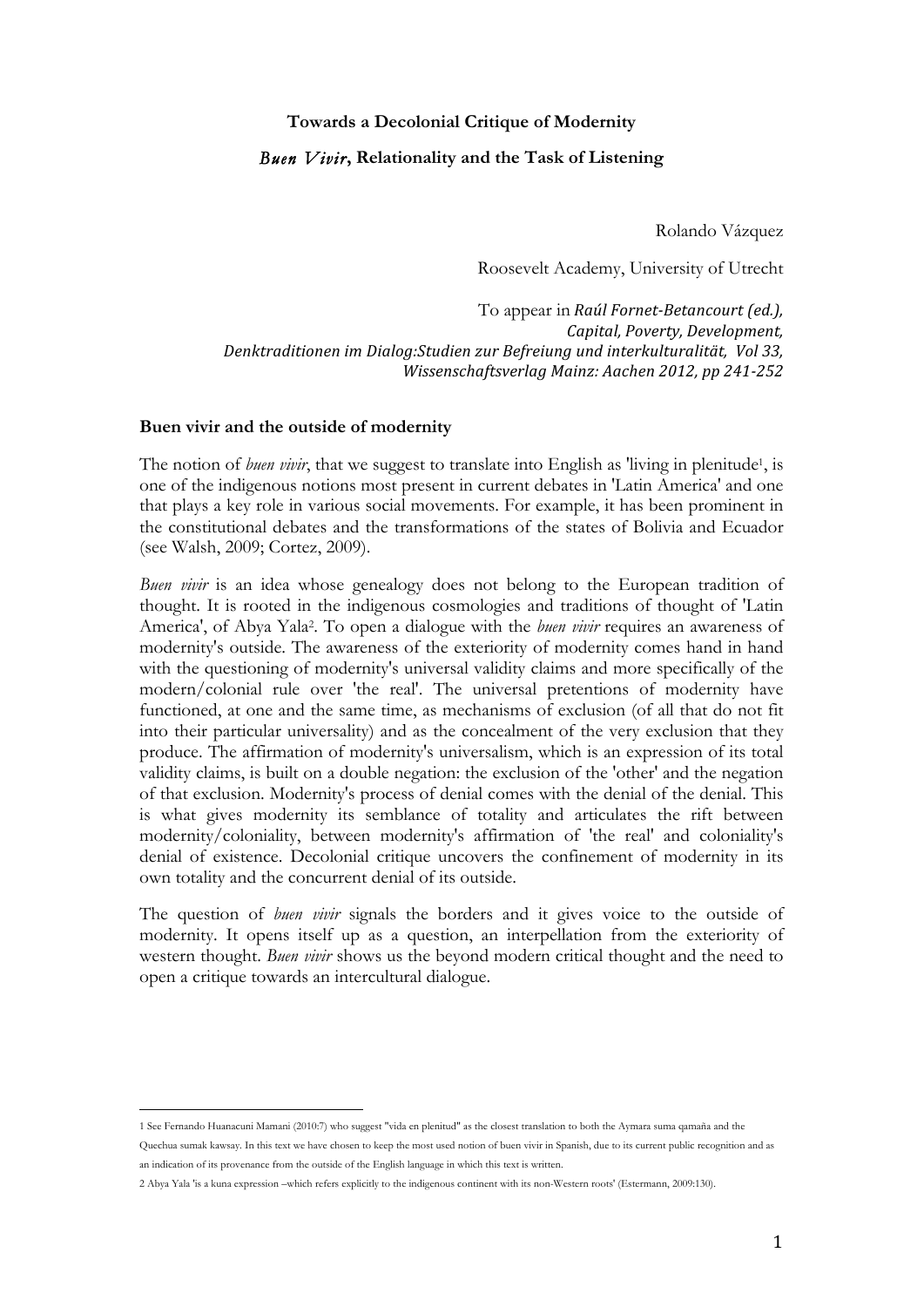## **Appropriation, representation and Modernity/Coloniality**

Before engaging in a critical dialogue with the *buen* vivir, let us present the framework and location from which we are writing. As it is already apparent, this text is not written from the outside of modernity. It is not written from an indigenous perspective, hence it has no pretention to elaborate the notion of *buen vivir*. The text is written from within the field of western academia. It is written from within modernity. However, it seeks a decolonial understanding of modernity. From a decolonial perspective modernity cannot be thought without its underside coloniality (Quijano, 2000; Mignolo, 2000). We use here modernity/coloniality as coeval concepts. In our mind, modernity designates the affirmation of 'the real', ranging from the material to the symbolic, whereas coloniality designates the denial and disavowal of all that belongs to the outside of that 'reality'.

We see modernity/coloniality as exercising their hegemony, their control over the world mainly through two overarching movements, two modes of relating to the world: appropriation and representation. Each mode of relating to the world manifests itself in a wide variety of fields, discourses, mechanisms and practices. For example, the mode of appropriation is enacted in the privatization of land, the exploitation of workers, the extraction and patenting of knowledge, the plundering and manipulation of nature for the sake of profit, in the everyday shopping practices of the consumer among other processes and practices. In turn, the mode of representation finds its expression, for example, in the discourses of science or aesthetics that determine their own fields of validity and visibility. The mode of representation can also be seen operating in the selfreferential system of meaning of the commodity (Baudrillard, 1968) or in the control of enunciation of the mass media. We suggest that together, these two modes of relating to the world as presence (appropriation and representation) enable modernity's rule over 'the real'. In short, we can say that the modern/colonial rule over 'the real', operates through the control of the production of that reality and over its visibility and intelligibility.

The decolonial critique uncovers these movements in their double fold, their modernity and their coloniality. Modernity's production of the 'real' as presence and coloniality's disavowal and concealment of the outside of modernity. Coloniality's denial and disavowal of the outside of modernity is the condition of possibility for the affirmation of modernity as holding the monopoly over 'the real'.

In revealing the mechanisms of appropriation and representation of the modern/colonial rule over 'the real', decolonial critique aims at depriving modernity of its universal pretensions, of its total validity claims. Such a critique is a necessary step towards the humbling of modernity and the possibility of decolonial understanding and intercultural dialogue.

# **On decolonial critique**

Decolonial critique, as a form of the epistemic struggle, aims to move towards intercultural dialogue and decolonial understanding. In it we see three moments: the moment of modernity, the moment of coloniality and finally the decolonial moment. The first, the moment of modernity, strives to understand the mechanisms of affirmation of modernity and expose their genealogies. It asks for the production and representation of what appears in modernity as 'the real'. It contextualizes and denaturalizes the universal validity claims of modernity, its semblance of totality. This moment of the decolonial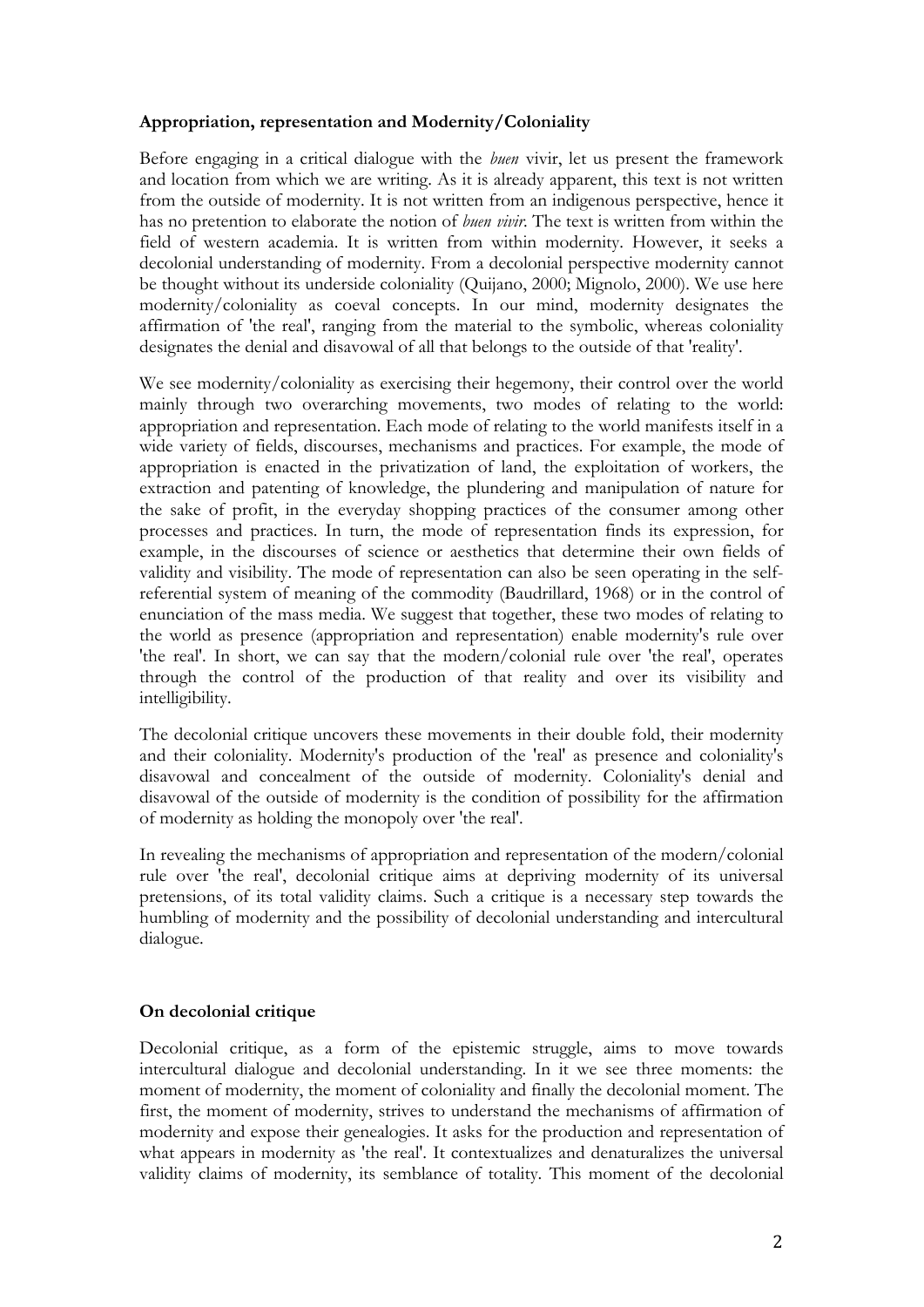critique builds on the longstanding internal tradition of the critique of modernity (Romanticism, Frankfurt School, Post-structuralism etc) (Bermúdez, 2011). The second moment, the moment of coloniality, directs its efforts to expose the mechanisms of exploitation, disdain, disavowal and exclusion. It asks for what is being lost under the hegemony of modernity. It reveals the underside of modernity. From its perspective modernity's total validity claims and more generally, it's hegemony over reality appear as machineries of negation, of silencing. This moment shows how the condition of possibility of modernity's rule over reality is the negation of alterity and the concealment of this negation. The third moment, the decolonial moment steps on the other two moments. It reaches out to those who have been disdained, made invisible, or dispensable and listens to the alternatives from the outside of modernity. Its struggle is orientated under the sign of remembrance, a remembrance that wrests the voices out of the silence and oblivion of coloniality. A remembrance that provides an ethical orientation, as it engages in the task of understanding the suffering of the oppressed. It is the moment of delinking from the logic of modernity and recognizing the alternatives and the hope that are alive in the outside of modernity.

Decolonial critique, aims to foster spaces where the listening of what has been relegated to oblivion becomes possible. 'The culture of the other, in order to be a living place of identity of living persons, needs to make itself world and become world' (Fornet-Betancourt, 2009: 69). Decolonial critique and the humbling of modernity work in the epistemic field to open spaces for the listening of the voices from the outside of modernity. This is just a contribution from the epistemic side into the much broader struggle for autonomy and dignity, for the possibility of exercising the right to represent and produce their own worlds.

## *Buen vivir and relationality*

To approach the notion of *buen vivir* using the hegemonic academic methodologies would lead us to exercise the epistemic mechanisms of appropriation that have characterized modern/colonial epistemic violence (Vázquez, 2011). We would then be dealing with issues of classification and primarily with the task of defining *buen vivir* from within the parameters of modern epistemology. In other words, *buen vivir* would become intelligible as a particularity within the field of categories and the ontology of modern thought. We need to disobey these methodologies and proceed in a different way. The epistemic violence of modernity has meant the systematic disdain and epistemic nullification of 'other' people (Fornet-Betancourt, 2009: 18). When engaging with the *buen vivir* we do not seek to incorporate, define, classify, we seek to listen. We seek to approach the notion of *buen vivir*, from our location in western academia, as an open question, a question that challenges our parameters of understanding and modernity's semblance of totality.

'It is part of the own problem of Western monoculturalism that it cannot reach at a selfrevelation as "idolatry" [ethnocentric arrogance, universalization of a culturally specific point of view] while it doesn't expose itself to the interpellation by other cultural paradigms' (Estermann, 2009: 136).

To be sure, the philosophies and thought from the peoples of Abya Yala are vast and diverse. But it is relevant to notice the key place that *buen vivir* has in the region. 'The holistic vision and the basic condition of *buen vivir*, have orientated the cosmovisions, philosophies and practices of the life of the peoples from Abya Yala and of the sons of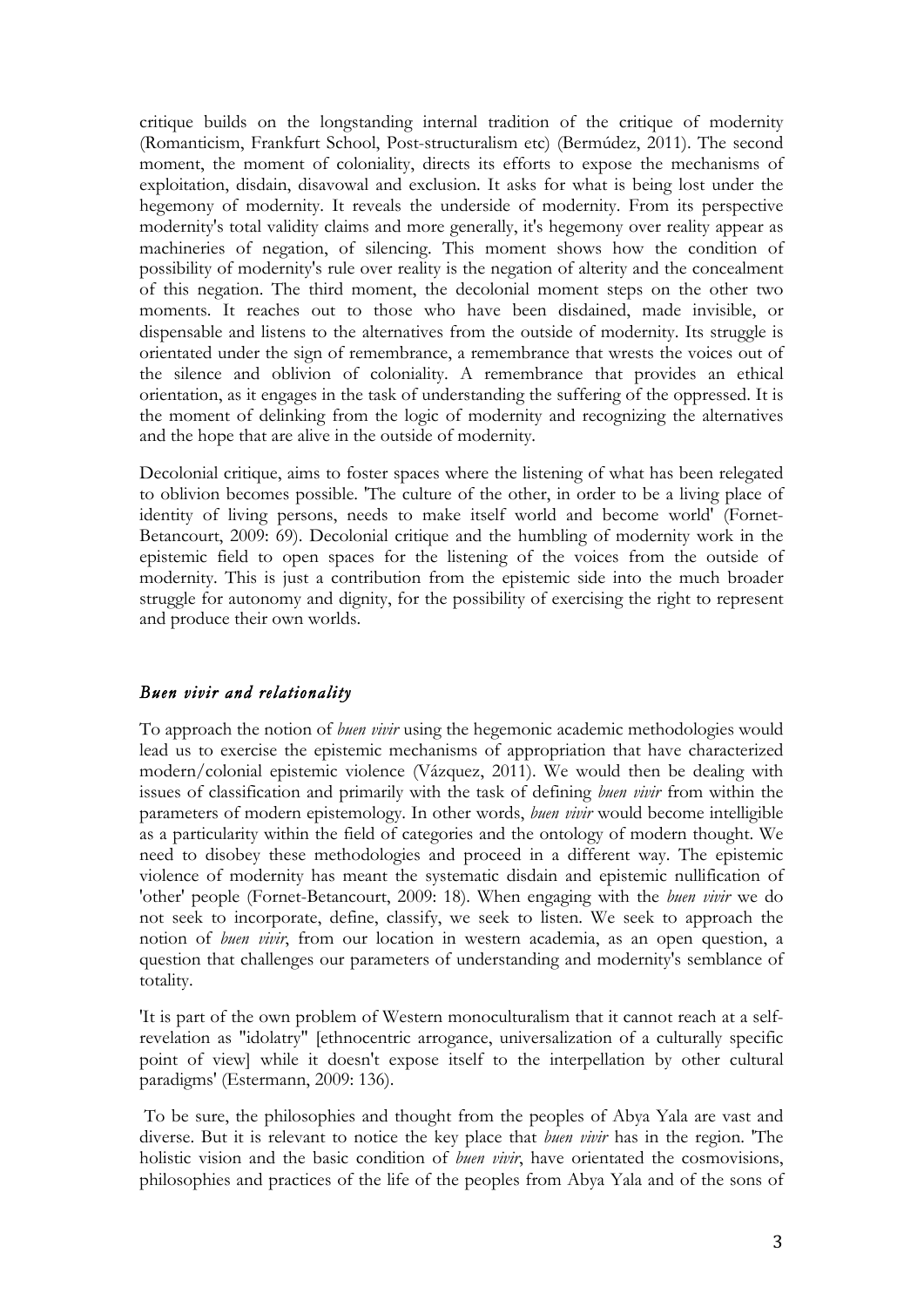the African diaspora during centuries' (Walsh, 2009: 213)... In a way, due to its centrality in orienting indigenous communities and organizations, and also due to its conspicuous presence in political and philosophical debates, the *buen vivir* can be seen as an axial principle of the thought from the outside modernity.

Let us listen to the questions that the notion of *buen vivir* brings about vis-à-vis modern hegemonic knowledge. "The indigenous population of the Andean region .... conceive "sumak kawsay" or "buen vivir" as the participation of human beings in a vital collectivity of cosmic character, that is to say in close *relationality*, and also *armory*, with nature" (Cortez, 2009: 1) 34. This account of *buen vivir* already indicates a different conception of the human, where the human is always in relation with the cosmos and with nature. This relation designates a way of being in the world that does not follow the modern modes of appropriation and representation. To start with, it is not a mode in which the human becomes the center and the locus of explanation of the real. The notion of *buen vivir* challenges modernity's dichotomy between the human and nature, a dichotomy that has been central to subordinate and objectify nature for the sake of appropriation. 'The Andean and Amazonic "sumak kawsay" is grounded in conceptions that imply a close relation with nature, in contrast with the western traditions that are based in a strict separation between human and non-human realities' (Cortez, 2009: 5). The critique of the separation between the human, nature and the cosmos is an example of how a thought grounded on the notion of *relationality* brings to question the dichotomic mechanisms of thinking that characterizes modernity.

'Andean philosophy departs ... from the concept of "non-dualism" of reality which is not the same as a metaphysical monism. Reality –the whole of what exists and is imagined– is not conceived as divided in incomparable or even contradictory aspects and spheres: the divine and the humane, the true and false, the heavenly and the earthly, the religious and the profane, the masculine and the feminine, the living and the inert, the eternal and the temporal' (Estermann, 2009: 138).

The notion of *buen vivir* and its philosophical configuration brings to question, on the one hand modernity's anthropocentrism and on the other modernity's dichotomic thinking. The separation between the human and nature (between reason and nature, between civilization and barbarism, etc.) is one of the ruling dichotomies of the modern/colonial order. This dichotomy posits an anthropocentric worldview. It sets the grounds for racial discourses, and production processes of ecological devastation. In the natural sciences this dichotomy drives the encyclopedic enterprise of classifying the totality of the natural world in order to objectify it and bring nature under the anthropocentric control of modernity. The human-nature dichotomy means the imposition of a hierarchy in which rational humanity rules sovereign in its opposition to the natural world. It is a driving dichotomy in the discourses of the Enlightenment and generally of modern western thought. Decolonial understanding needs to engage with a critique of modern dichotomic thinking. It faces the task of bringing into question a series of ruling dichotomies and their hierarchical mode of classification, such as the dichotomies between the human and nature, the subject and the object, male and female. Dichotomic thinking in dialogue with the notion of *buen vivir* appears not only as a limited form of understanding and representation of the real, but most importantly, it appears in its

 

<sup>3</sup> All translations in the text are mine.

<sup>4</sup> The notion of buen vivir can be found in many other philosophies and cosmologies of the peoples and the afro-descendants of the Abya Yala see (Huanacuni Mamani, 2010; Walsh, 2009).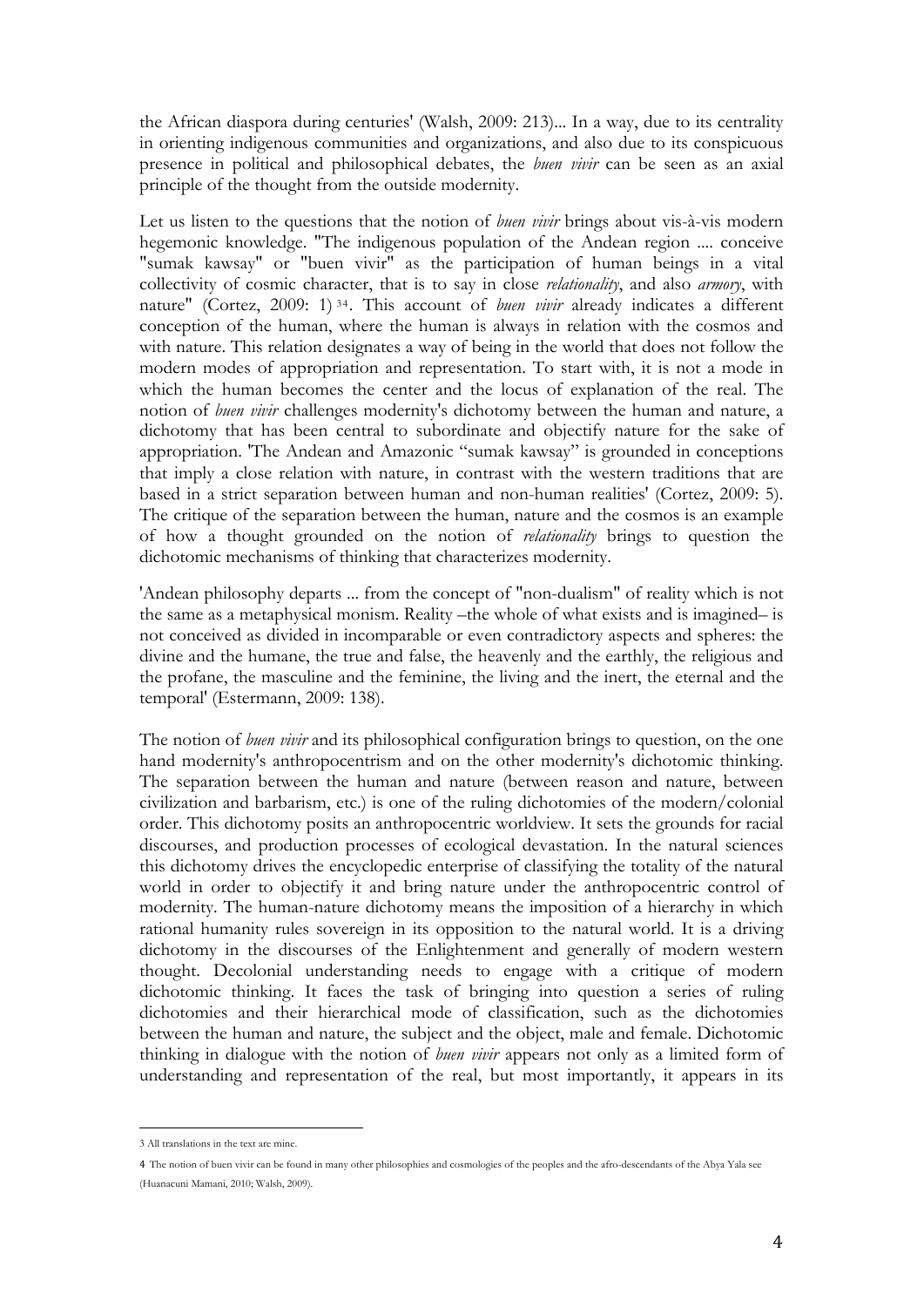coloniality as a functional mechanism to perpetuate the hegemony of modernity and the disavowal of other forms of understanding.

The principle of *relationality* advances from the outside a key philosophical question, namely the question of thinking *relationality* as prior to the subject, to the object, even ontologically, the challenge of thinking *relationality* prior to Being (Being as one or Being as difference). It is a question that extends itself from the formation of scientific discourses to their very metaphysical foundations. The notion of difference comes to the fore as being possible only in relation, as non-dichotomic difference, as an always already relational difference. Such a critique, would lead to the negation of the primacy of reason, of the subject, of males, of the human and thus the denial of validity of the major hierarchical formations of modernity. We sense here the possibility of a critical dialogue with for example the theological thinking of Raimon Panikkar and his notion of nonduality, that tells us "Reality is relation" (Panikkar, 2004: 89) "The person is relation" (Panikkar, 2004: 92).

#### **Relationality and the political**

 

The notion of *relationality* can also be seen as a pillar of alternative political thoughts and practices. Its political expressions invite to an intercultural dialogue that would challenge the canon of modern political thought. As previously argued, thinking in and through *relationality* is a way of overcoming modern dichotomies and moving towards nondualities. In Zapatista political thought the notion of non-dualist difference is clearly expressed. For example in their teaching: 'somos iguales porque somos differentes' [we are equal because we are different]5. Another expression of the principle of *relationality* is their conception of power. The Zapatistas conceive the exercise of political power as 'mandar obedeciendo' [ruling by obeying]. Reflecting on this idea Enrique Dussel speaks of 'obediencial power'. '*Obediential* power would therefore mean the delegated exercise of the power of all authority that fulfills the political justice claim' (Dussel, 2008: 26). It is a power that is substantiated in its *relationality* and thus it is orientated not towards domination but towards an ethics of social justice. It goes without saying that in order to make sense of such a political conception of power, we need first to understand that *relationality* is prior to the constitution of power and the actor that exercises it. Relationality in the social and political sphere takes the form of a togetherness where there is no dichotomy between master and slave. 'The key concept for them is 'us' [togetherness], word that indicates semantically that there are no kings, chiefs, no caudillos, caciques or 'mandones' (patrons), words that don't exist in Tojolabal' (Lenkersdorf, 2011: 33). From this perspective, power only exists in *relationality*. Like all verbality, relational power as relational love, cannot be understood through the singular, it is always already a verbality, *relationality*. The notion of *buen vivir* that we translate as *living in plenitude* is not about 'good life' with 'life' as an object and 'good' as an adjective, it is about 'living in plenitude': 'living', a verbality, in active relationality with the whole, with 'plenitude'. In this light, modernity's dichotomic thinking appears as a thinking that functions in and by relating to the world as a series of objects, ultimately as an object, 'the real'.

Thinking *relationality* as prior to object or subject is fundamental to rethinking the political and to engage in adialogue with indigenous philosophies. Furthermore, in a decolonial

<sup>5</sup> For a learned discussion of the importance of this idea in the Zapatista communities see Sylvia Marcos 2012, II Seminario Internacional de Reflexión y Análisis, December 30-31 y enero 1-2 en el Cideci, Chiapas. http://radiozapatista.org/?p=4946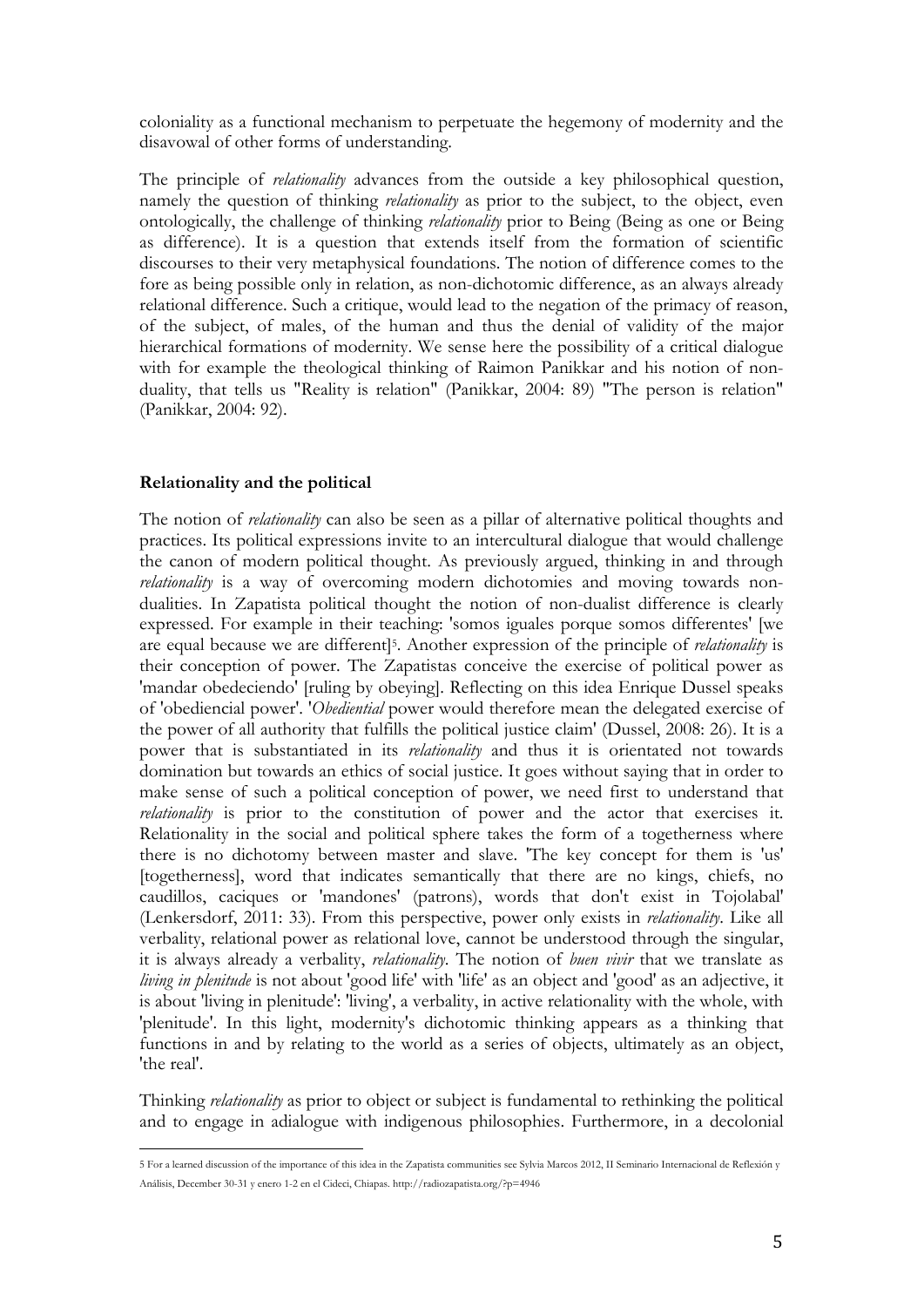critique it announces a radical break with the basic principles of western metaphysics. In our mind it intimates a beyond the metaphysics of unit of Kant, of Hegelian dialectics and of the Derridian differ*a*nce as an ontological difference, as the unfolding of presencing. *Relationality* designates, yes difference, but precisely difference in *relationality*. And thus we venture to say that this *relationality* can be thought of as prior to difference, as the condition of possibility of difference.

Modernity's 'I conquer', that Enrique Dussel sees as a pragmatic fundament of the "I think"' (2011: 19), requires the difference that separates, the dichotomic difference that configures modernity/coloniality. This same dichotomic thinking produces the abyssal lines that separate social reality between the real being 'this side of the line' and what vanishes as reality on 'the other side of the line' (Santos, 2007).

To be more precise, we are dealing with two distinct arenas, the internal and the colonial. Internally dichotomic differences structure modernity into hierarchies while the colonial dichotomy posits a radical difference, an 'abyssal<sup>6</sup>' difference, that excludes 'the other' from visibility, from validity, from dignity, from the very notion of 'the real'. As we have seen, the self-confinement of modernity, its affirmation and claim over the totality of the real is made possible through coloniality's radical negation, the exclusion of 'the other' from 'the real'. The colonial difference is the historical form of this process (Mignolo, 2000). The colonial difference makes the self-confinement of modernity possible together with its enthronement as holding the monopoly over the real.

The horizon of the *buen vivir* offers us a vision of modernity as precisely constituted through the radical negation of *relationality*. *Relationality* shows us the possibility of thinking across the colonial difference and opening paths towards decolonial understanding.

## **Relationality and the task of Listening**

*Relationality* can be the basis for the possibility of dialogue and understanding across the colonial difference. An understanding that challenges the enclosure of modernity, the negation of its outside that continues to perpetuate global injustice. In Tojolabal, Carlos Lenkersdorf (2011) tells us that, the act of speaking is inseparable from the act of listening. *Relationality* appears here in the basic conception of language. We could say that modernity's monopoly over representation is grounded on the negation of *listening*, that is, the negation of language as *relationality*. The negation of *relationality* materializes in the world of commodities as simulacrum, as a self-referential system of signification (Baudrillard, 1968).

The question of *listening*, a form of the question of *relationality*, poses a particular challenge to the epistemic enclosure of modernity. How to listen to conviviality? How to listen to the impoverished, to common people, to communities as sites of interpellation? How to listen to the voices, tradition, philosophies of the communities that present alternatives to modernity?

"Listening as critique" is not the artifice of a critique that judges and prescribes a utopia, nor the arrogance of a critique that denies hope; it is a critique that opens, that humbles, a critique that builds understanding in and through listening. It implies the recognition of

 

<sup>6</sup> For a discussion of modern thought as abyssal thinking see (Santos, 2007)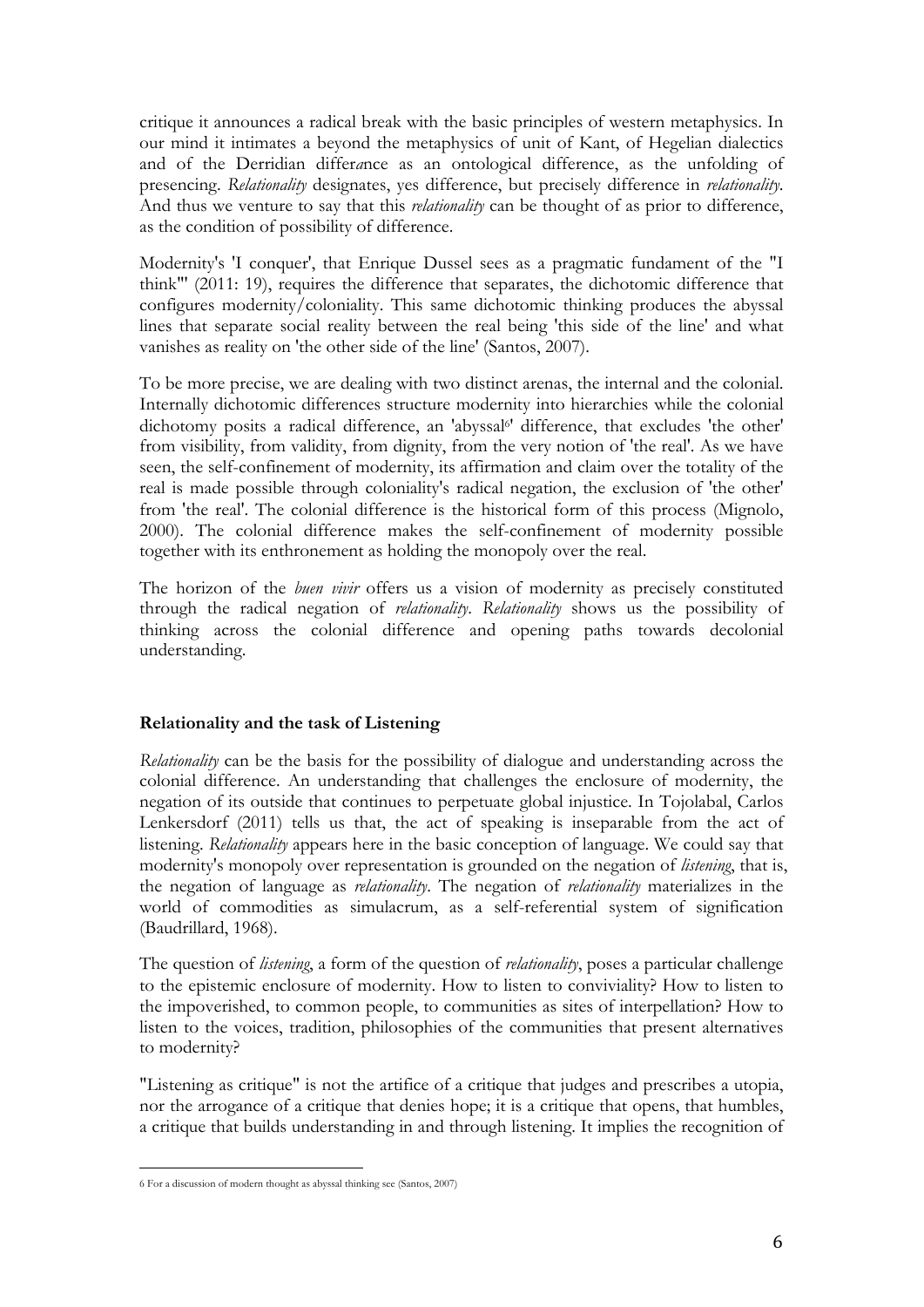the confinement of modernity, the finitude of its universalities, of its total validity claims. Such a critique strives for the dismantling of the mechanisms of negation, disdain and disavowal of the other. The question of listening is a direct challenge to the processes of silencing and oblivion. Can modernity listen to the other side of the colonial difference?

The task of listening presents itself also as an ethical orientation, towards knowledge as *relationality*. To listen means to bridge the colonial difference, the rift that separates the visible and the invisible, 'the real' and 'the absent'. It poses the challenge to listen to those who have been disavowed and silenced. But, can modernity listen to those that it has silenced? Would a modernity open towards an intercultural dialogue be recognizable as modernity? The practice of listening is an opening beyond the modern/colonial order.

As Boaventura de Sousa Santos (2006) would say there cannot be modern solution to modern problems. It is in and from the outside of modernity that the alternatives, the beyond modernity/coloniality is being created. In line with the Theology of Liberation, it seems to us that the task of listening to the outside of modernity is one that recognizes the common people, the impoverished, in short all those that have been disdained, as the very source of decolonial critique. It is all those that modernity has materially exploited, categorized as 'other' along racial, economic and gender hierarchies, all those that have been made dispensable vis-à-vis the project of modernity, who are the source and foundation of a critique, of a contestation and of thought able to delink from the modern/colonial rule.

Under the sign of the task of listening modernity appears as a system that holds the monopoly of speaking, of broadcasting, the monopoly of non-listening. Modernity appears as a system that silences the other, or better that produces the other as silent, non-existent or as 'pure representation' (Vázquez, 2010).

#### **Relationality and the critique of time**

 

The humbling of modernity and decolonial critique, both point towards a liberation of those which have been denied a place in the present, that have been denied dignity and voice in modernity. In our mind the recognition, the avowal of those who have been denied existence in the present, leads to an understanding of the past as a force of liberation.

The decolonial critique of time seeks to liberate the past from the hegemonic representation of history. The discourse of history, in its affirmation of modernity, the negation of its exteriority and the disavowal of the 'other', has been a key mechanism of the modern/colonial control over representation. History as the monumentalization and in-scription of the past in textuality, produces a narrative of the past that functions as a teleology of the modern hegemony of the present7. Through it modernity makes possible the representation and the naturalization of the present as the whole of the real. This very same mechanism allows a form of temporal discrimination in which the 'other' is relegated as being either in the past (as barbarian, underdeveloped...) or simply negated as absent as outside of history (Vázquez, 2009).

<sup>7</sup> It is important to mention that fundamentalist movements such Nazism and Stalinism, or sectarian or religious fundamentalisms often build on this form of relation to the past. They objectify and totalize the past into a monumental narrative, to legitimize an ideology. This instrumentalization of the past, also key in the formation of the modern nation-state, is at odds with the relationality with a past that is not opposed and ruled by the present, a relationality that keeps the present open and in dialogue with a plurality of times.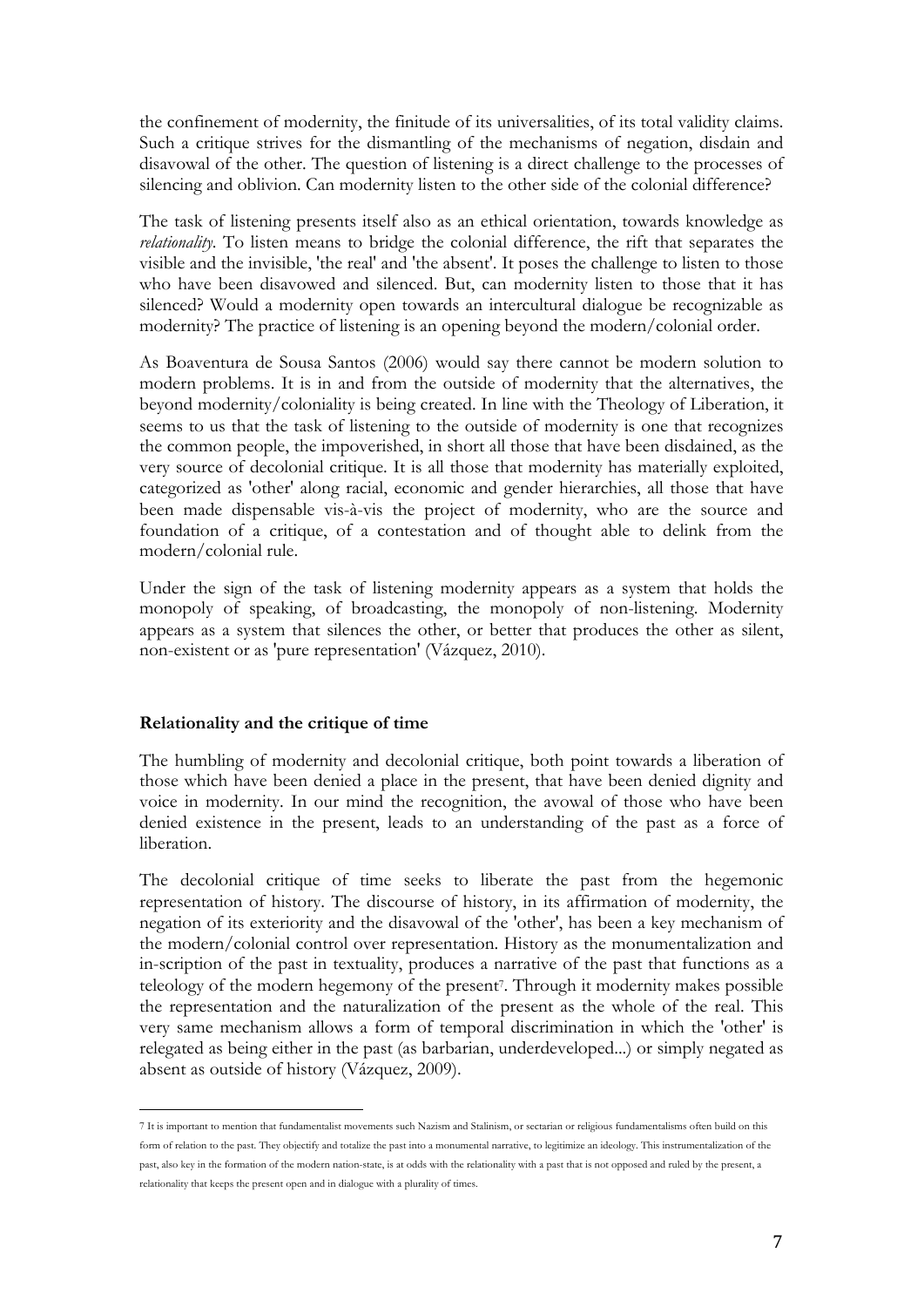Let us see how the notion of *relationality* brings to the fore a different understanding of time, other than the past/present dichotomy. When speaking of the *muntú*, the philosophy of Colombian afro-descendants, Manuel Zapata Olivella says: 'The muntú conceive the family as the sum of those dead (ancestors) and those alive, united by the word to the animal, to the trees, to the minerals (land, water, fire, star) and to the tools, in a world that is indissoluble' (Zapata Olivella in Walsh, 2009: 221). This quote gives an example of how *relationality* is not limited to the relations with nature and the cosmos in the presence of the present. It implies a relationality beyond the present that reaches out to the past, to memory and the ancestors. That is, a relationality a verbality between present and past, we would say, between what is present and what *is* absent. It is not the modern dichotomy between past and present that equates the world to existence in the present and sees the past as non-existent, as outside of reality. Chronology brings the past into a numerical ordering, where it is reified, mathematized and made into an object of appropriation and representation. From the modern conception of time perspective the ancestors belong to fixed genealogies of the fiction of mythology.

The principle of *relationality* enables us to refute the discrediting of the past, it opens the possibility of an understanding for which the past is not fixed and already gone; for which the past is not a narrative nor an object of the present. The *relationality* of time sees the past as actively constituting the present. The past is alive; it is the binding force of many communities. It holds the memories of what has been denied and the suffering of oppression. It is the open colonial wound that speaks for justice. It is the place of birth.

The past is that which modernity is unable appropriate. Nonetheless, the modern/colonial politics of time have attempted to sever the past from the present with practices of oblivion: the imposition of a singular narrative and a chronology. It is a way of confining people's meaning to the ephemeral present, to the present where modernity rules sovereign. Oblivion, the denial of living memory, the coloniality of time, has been a necessary mechanism for implanting modernity's rule over the present as presence, over what it names 'the real'.

Juan Garcia, a heir and bearer of the Afro-Ecuatorian philosophy known as "ancestral mandate", says "It is a mandate of the elders that is carried out and transmitted because it reinforces the feeling of belonging of the collectivity that makes of this feeling its own. The ancestral coincides with the filiation that preceded our contemporaries" (Juan Garcia in Walsh, 2009: 222). These communities struggling against the hegemony of modernity pour their force, their clarity from an active relation to the past. Thus the role of the ancestors is not a passive or a conservative one, but rather an active source of meaning and struggle. The *relationality* between the ancestors and the living people is the source of strength and understanding.

Under the sight of the *relationality* of time, modernity, the age that has expelled the 'other' out of History appears as the age of amnesia, the age without history. Modernity comes in the image of a consumer shopping for the latest novelty.

The indigenous people of the Andes use the term *pachakutik* to refer to a radical turn of a historical age. This *pachakutik* is moved by a force that enacts the relationality of time, it is 'a past capable of renovating the future' (Walsh, 2009: 18). The act of remembrance, of relating to the past in the manner of listening, escapes the reduction of reality to presence; it escapes the modern colonial rule of representation and appropriation. It contains the possibility of breaking open the linear continuity of history, the chronology of domination.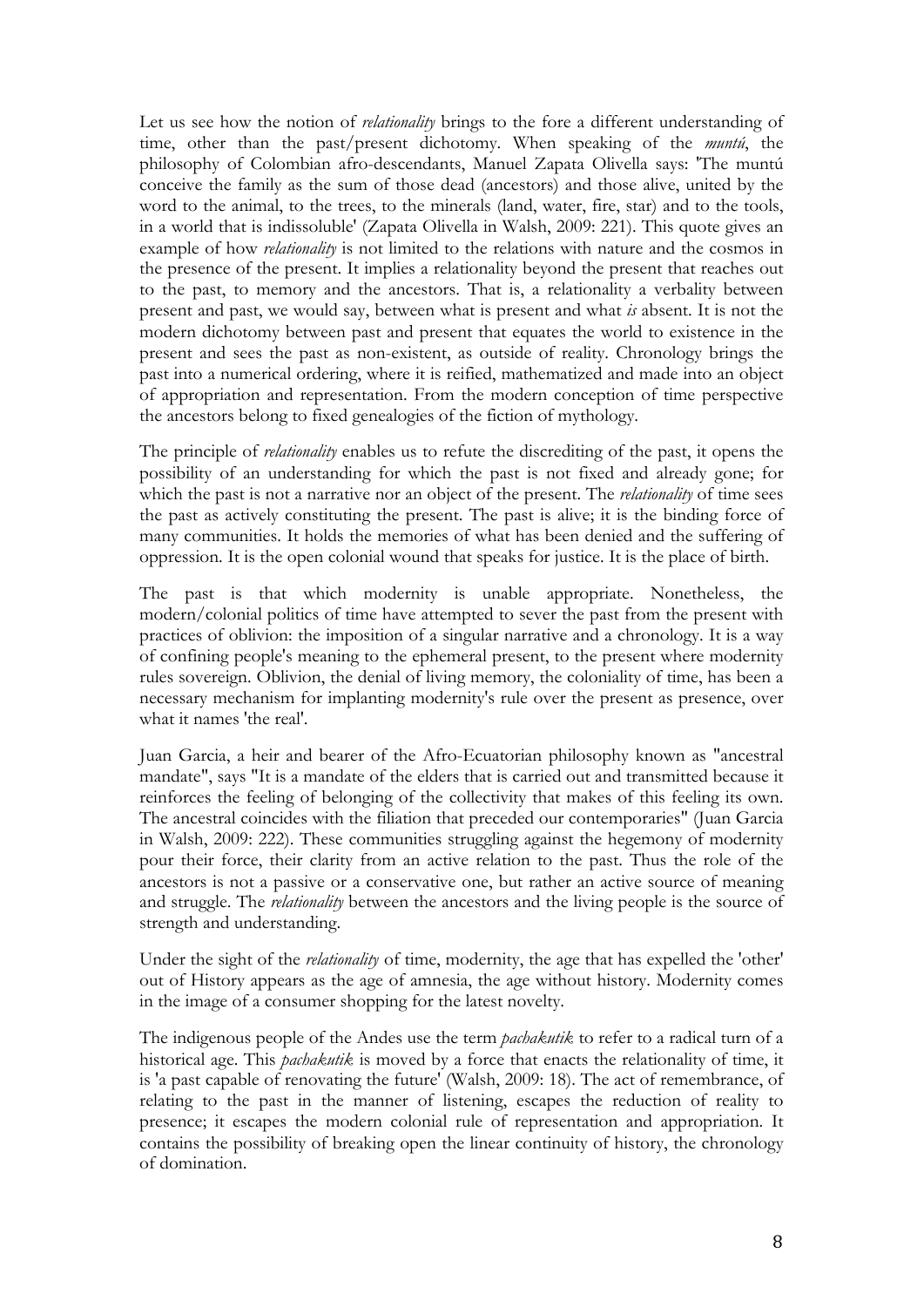Remembrance thought as an active relationality to the past is, to recall the words of Béatrice Faye, the possibility of going back to the source of alternatives. The overcoming of the coloniality of time sparks the hope for the natality, for the germination of the immense plurality of alternatives hosted in the past. We have reached the point in which the vocabulary of *relationality* appears to us as a challenge to modernity's vocabulary of presence, objectification and individuation. *Buen vivir*, relationality and *the task of listening* flourish as questions to modernity, questions to a system of oppression that holds the control over the production and representation of reality. They help us walk towards the humbling of modernity, decolonial understanding and the opening of intercultural dialogues.